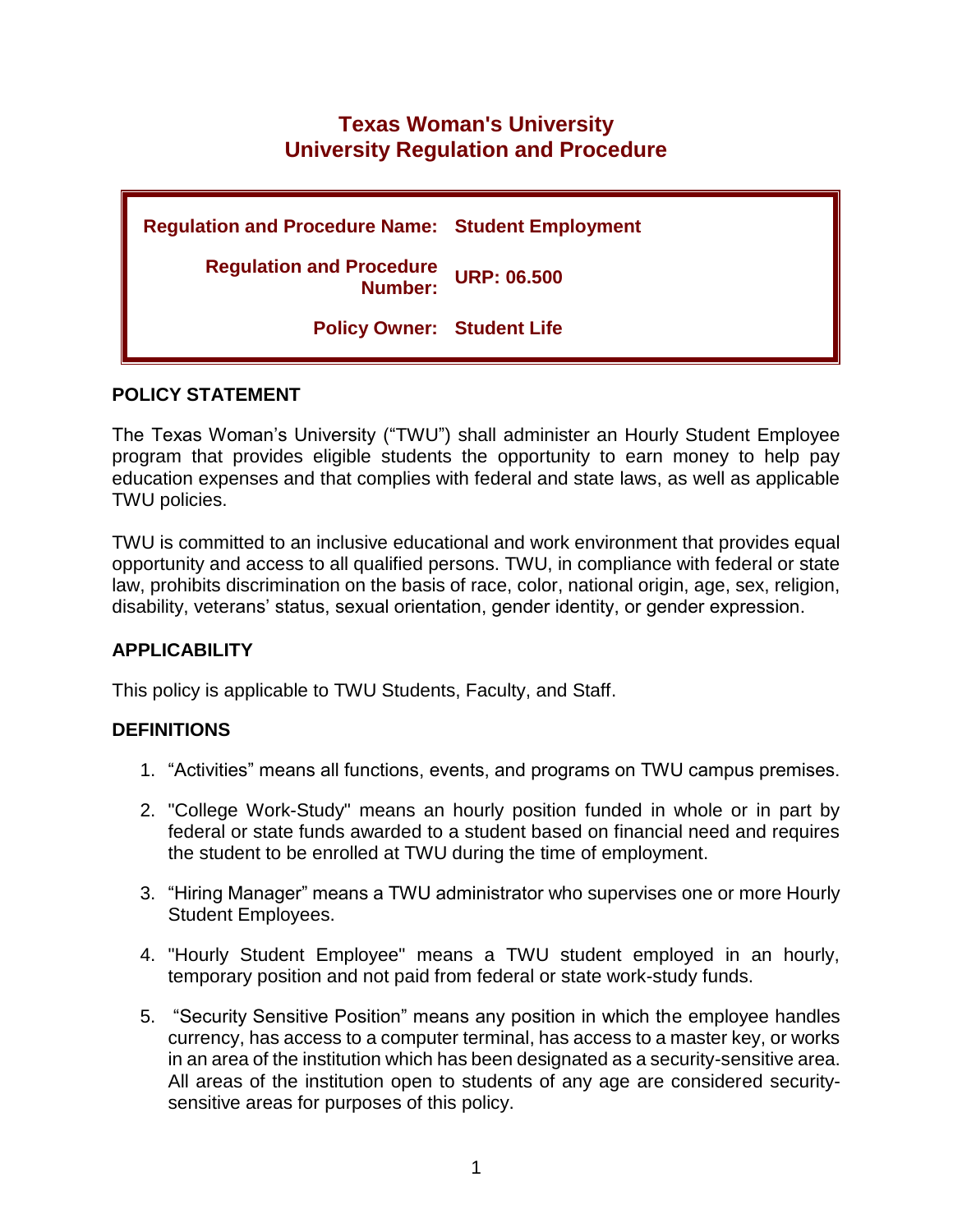- 6. "Supplemental Positions" means any position in which a student receives a task payment to recognize the student for the completion or fulfillment of obligations for a temporary initiative, such as, but not limited to, a one-time event, the duties/obligations of a student leadership position, or support for a project, such as an undergraduate research project. Supplemental positions are not used as compensation for employment.
- 7. "Student Employee" means a TWU student employed in a temporary position and paid on an hourly basis. Student Employees include Hourly Student Employees, College Work-Study and Undergraduate/Graduate Research Assistants. A Student Employee may not be a current staff or faculty member of TWU.
- 8. "Undergraduate/Graduate Research Assistants" means students who are employed on an hourly basis performing research activities related to their field of academic study, generally under the direction of a principal investigator, faculty, or staff member.

# **REGULATION AND PROCEDURE**

- I. Terms of Employment
	- A. At-Will Employment. At-Will employment applies to Student Employees; it is an employment relationship of indefinite duration that may be terminated by either party, at any time, without cause or for any reason except one that is unlawful.
	- B. Rate of Pay
		- 1. Student Employees must be paid at least minimum wage, but may receive a higher wage depending on qualifications and the expectations of the position. The pay ranges for student employment can be found in the Student Assistant Compensation Plan.
			- a. *See* Table 1
		- 2. Student salary increases are not automatic with continued employment, but may be given on the basis of performance. Deans or department heads must certify that funds are available to cover the cost of wages in excess of the minimum wage.
	- C. Hour and Scheduling Limitations
		- 1. A Student Employee may not work more than a total of twenty (20) hours per week, regardless of the number of positions held on campus at one time. This expectation does not apply to stipend positions.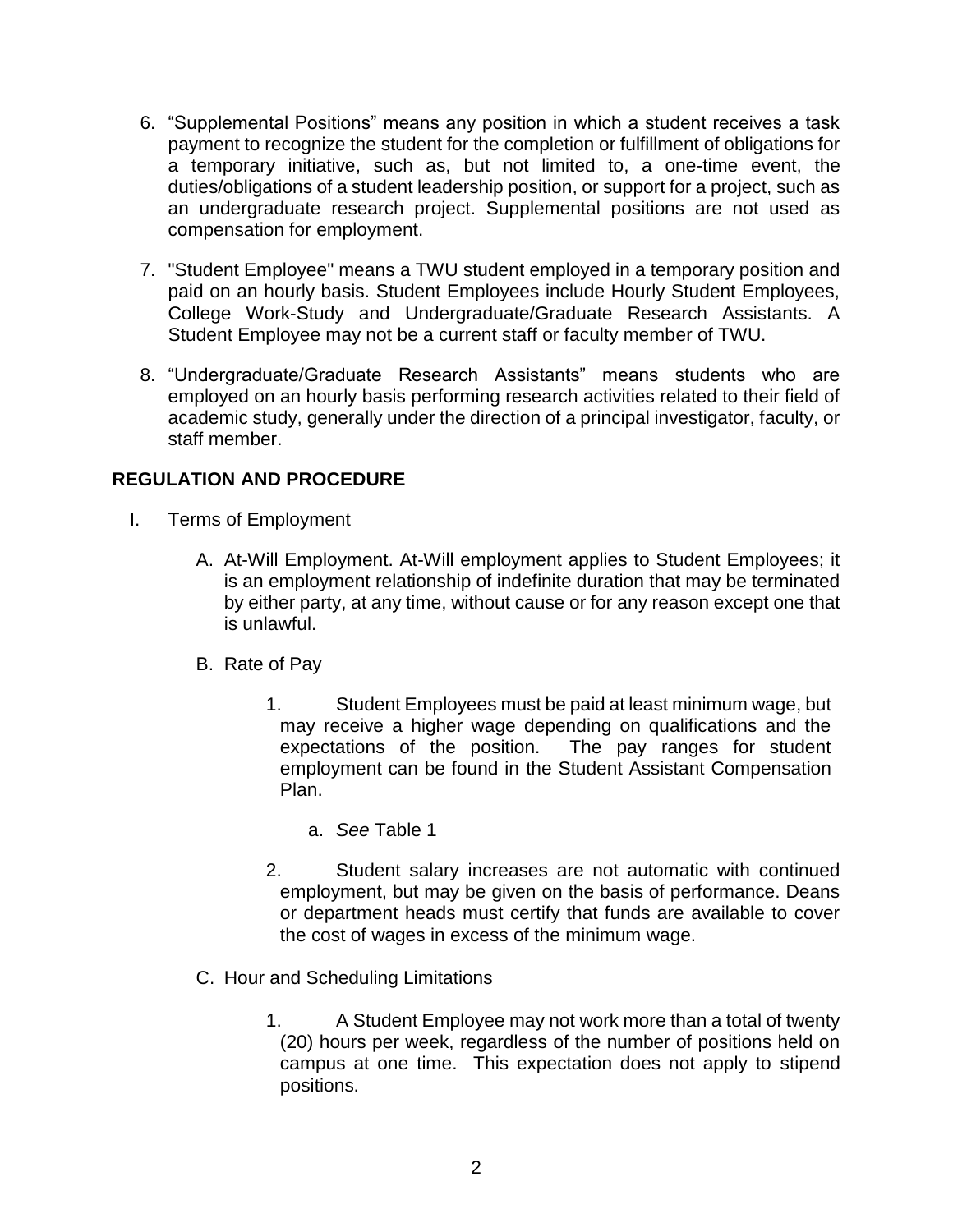- 2. Between long semesters (Fall/Spring), a Student Employee may not work more than a total of forty (40) hours per week.
- 3. During the summer semester, a Student Employee may work a maximum of 40 hours per week.
- 4. Hiring managers must ensure Student Employees do not exceed the hour limitations established in the terms of this policy.
- 5. Hiring Managers must not schedule or allow students to work during scheduled class times.
- 6. College Work-Study student employees must maintain at least half-time enrollment (6 hours) during a fall, spring, or summer semester to retain eligibility for *federal or state* work-study funds. Hourly student employees must maintain at least half-time enrollment during fall and spring semesters to retain eligibility for student employment funds, but are not required to be enrolled during the summer in order to work on campus.
- D. Benefits
	- 1. Student Employees are not eligible for University benefits.
	- 2. Student Employees are covered under the University's workers' compensation, automobile, and employee practices liability insurance programs.
- II. Eligibility Requirements
	- A. Enrollment Requirements. Students must meet the following minimum requirements to be eligible for student employment, except as otherwise set in outline below:
		- 1. During the fall and spring semesters, an UNDERGRADUATE student employee must be enrolled in at least six (6) hours (unless the student is in the last semester of enrollment prior to graduation) and have at least a 2.0 cumulative grade point average. A GRADUATE student employee must be enrolled in at least three (3) hours and maintain the academic standards required by the student's graduate degree program.
		- 2. Course enrollment during the summer is not necessary if the Hourly Student Employee (not paid from state or federal work-study funds) was enrolled during the previous spring semester and is enrolled in a minimum of six semester credit hours in the following fall semester. The appropriate vice president will address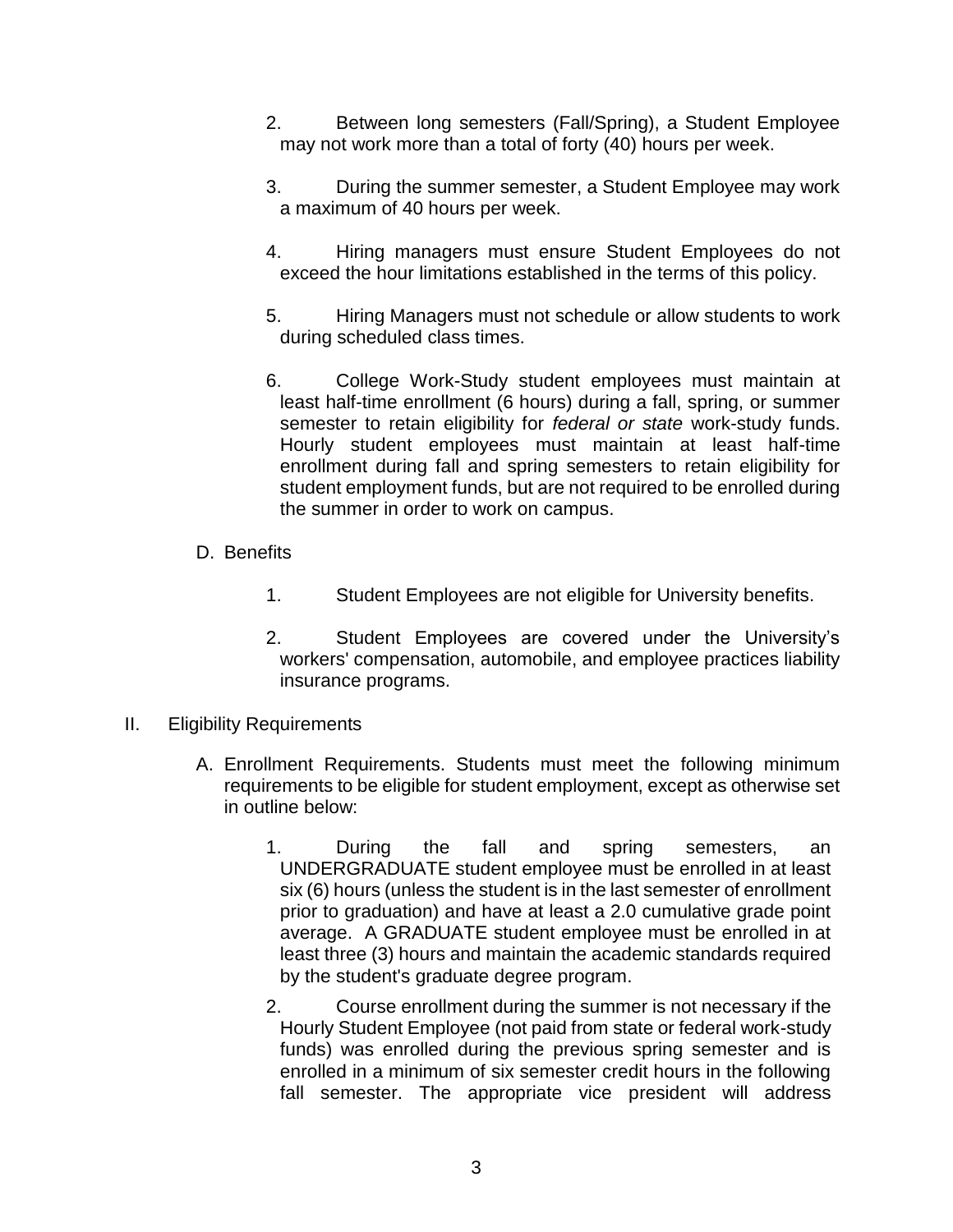exceptions on an individual basis.

- 3. College Work-Study student employees must maintain at least half-time enrollment during a fall, spring, or summer semester to retain eligibility for *federal or state* work-study funds.
- B. Verification of Enrollment & Eligibility
	- 1. Students must provide the Hiring Manager a copy of their current class schedule each semester they are enrolled before their first workday of the semester.
	- 2. Students may not voluntarily agree to work more hours than allowed under this policy or to work during the hours they are scheduled for a class.
	- 3. The Hiring Manager must verify the student's class schedule each long semester before allowing the student to work, unless the student is eligible to work without being enrolled as set out in section A above.
	- 4. To be eligible for a work-study position, a student must have a current Free Application for Federal Student Aid ("FAFSA") or Texas Application for State Aid ("TASFA") on file with the Office of Financial Aid ("FA"). FA will determine a student's eligibility for workstudy award. Eligible students are normally awarded federal or state work-study funds for the nine-month academic year (fall and spring semesters) or summer session.

#### III. Hiring Process

- A. Job Postings and Selection.
	- 1. All vacant positions for student employees must be posted by the Hiring Manager or authorized delegate on TWU Connect, which can be found on the Career Connections Center website.
	- 2. All vacant positions must be posted for a minimum of three business days or until the positions are filled, excluding university holidays or closure days.
	- 3. The Hiring Manager will screen and select qualified applicants, and notify the selected applicants of an employment offer via email. The Hiring Manager will also notify those applicants not selected of the status of application using *TWUConnect*.
- B. Other Requirements
	- 1. Once the final candidate has been selected after the interview process, the Hiring Manager must contact Financial Aid to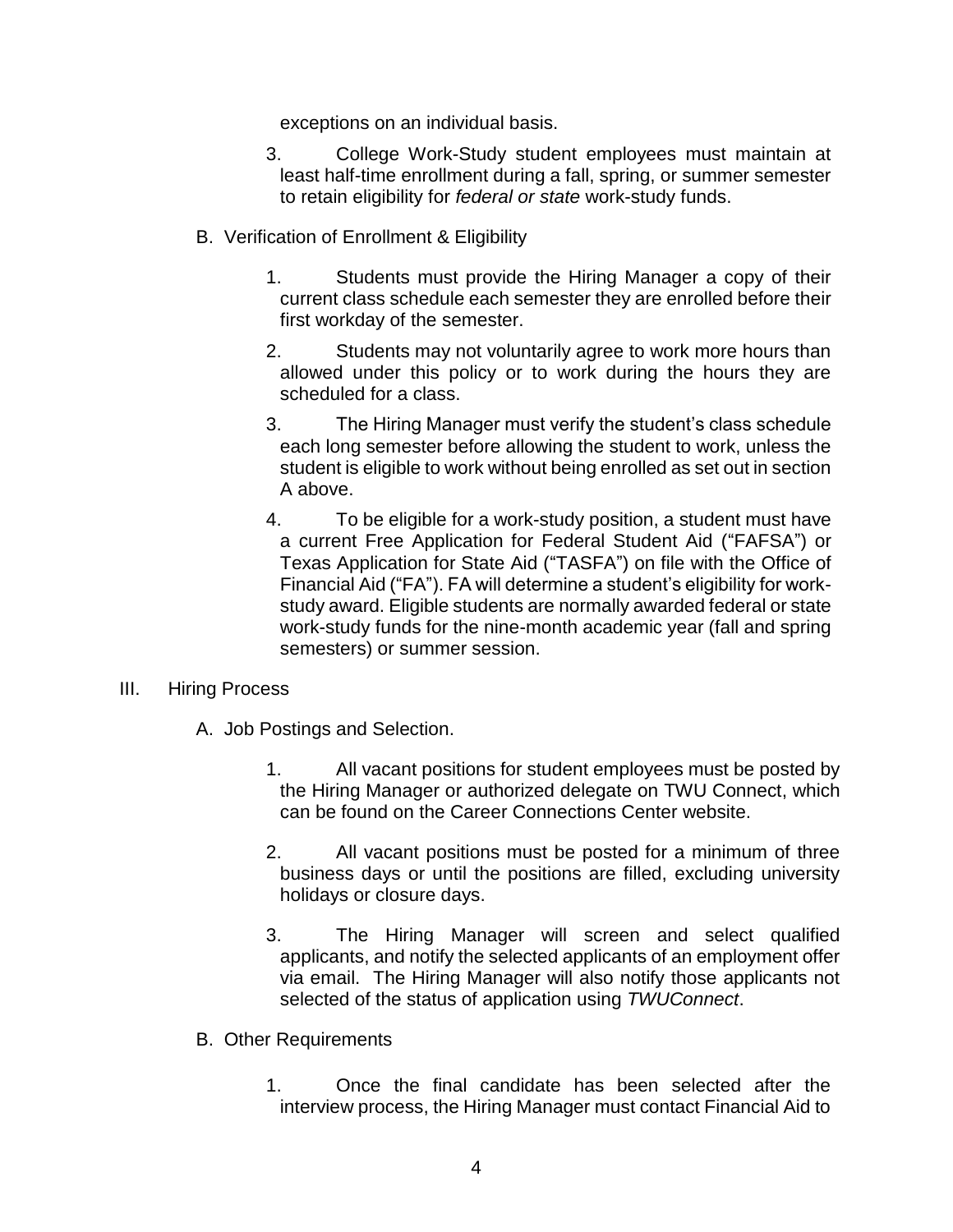confirm work study eligibility if the position requires work study.

- 2. Once work study has been confirmed if applicable, the Hiring Manager must copy the Office of Human Resources ("OHR") on an official offer letter to the final candidate via email. A verbal offer may be extended prior to sending the offer email. OHR will then contact the student employee within one (1) to two (2) business days with instructions on next steps, including new hire paperwork and background check requirements if applicable.
- 3. If new hire paperwork and a background check is required, new student employees must complete the paperwork and provide OHR with acceptable documents to verify eligibility to work in the United States within five (5) business days after receiving the email offer.
- 4. A criminal history background check is required for all student employment positions.
	- a. The OHR will consider the following factors when reviewing adverse reports from the criminal history background checks:
		- i. Accuracy of the information provided in the individual's employment application;
		- ii. Specific duties of the position;
		- iii. Number of offenses committed by the individual;
		- iv. Nature and seriousness of each offense;
		- v. Length of time between the offense and the employment decision; and
		- vi. Efforts by the individual at rehabilitation.
	- b. The OHR may deny employment to a student applicant whose criminal history check returns an adverse report reflecting a criminal disposition and will notify the Hiring Manager of the results of the criminal history background check.
- 5. OHR will contact the Hiring Manager once the new hire paperwork and background check has been completed and approved.
- 6. The Hiring Department must submit a Personal Transaction Form ("PTF") for the new student employee. The PTF may not be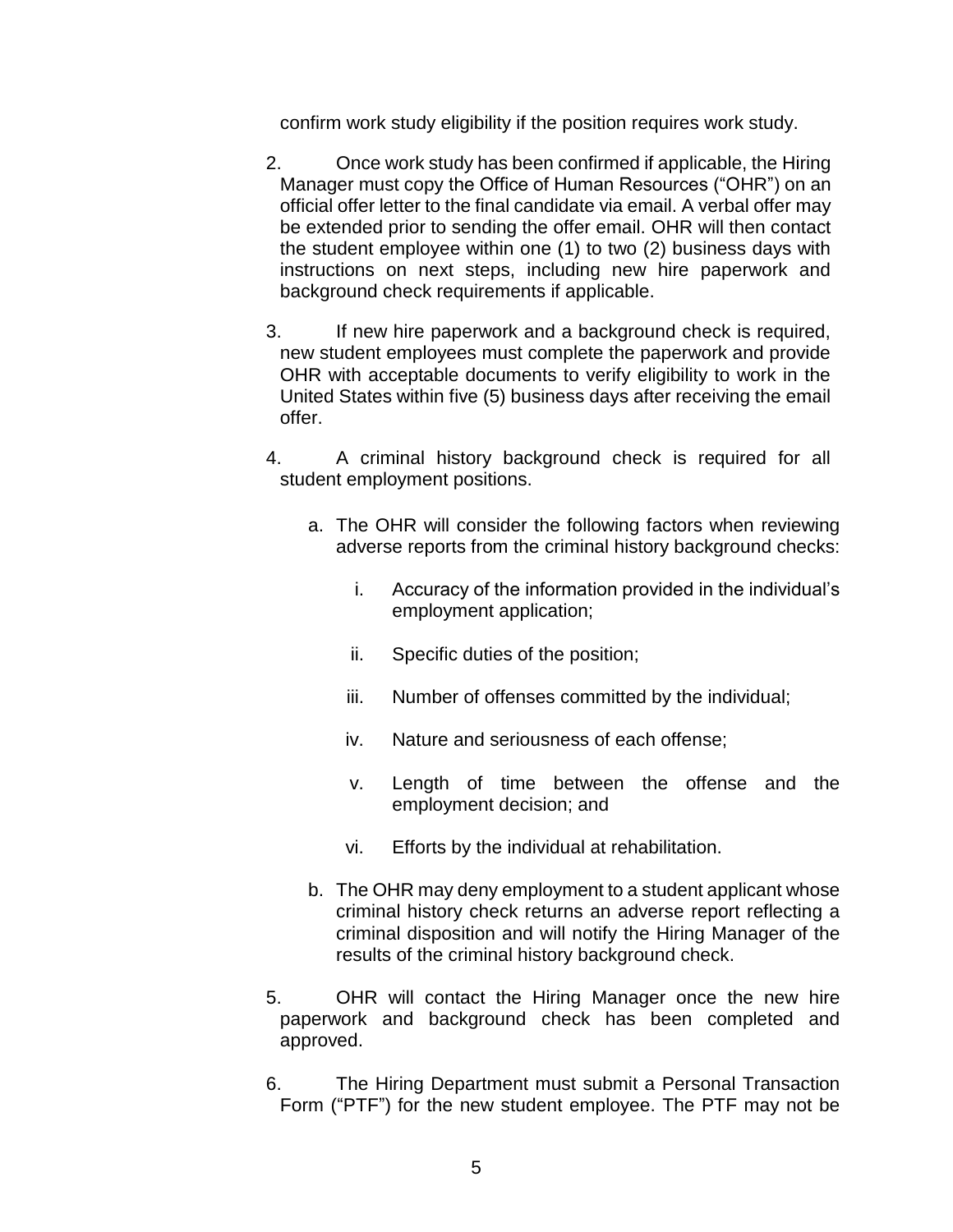originated for new student employees until mandatory paperwork has been completed in Human Resources.

- a. Before accepting employment, international student employees must also process through the Office of International Education ("OIE") to verify their status and eligibility to work.
- b. Hiring Managers must notify OHR when a Student Employee or job applicant requests an accommodation for a disability. OHR will coordinate and evaluate disability accommodation requests for Student Employees.
- 7. After receiving confirmation from OHR, the Hiring Manager must contact the student employee to confirm their start date and provide first day instructions, including expectations for attire and their work schedule.
- 8. The Hiring Manager must ensure their new student employee signs the Confidentiality Agreement on their first day of employment. The Agreement should be kept in the student employee's file within the Hiring Department.
- 9. The Hiring Manager must ensure the PTF process is complete within the first week of hire.
- 10. The Hiring Manager must ensure the student employee completes "New Student Employee Orientation" within the first 30 days of employment.
- IV. Dispute Resolution for Student Employees
	- A. Student workers are encouraged to discuss employment-related concerns with their immediate supervisors, and supervisors should make reasonable efforts to address issues that are brought to their attention. Student workers may elevate their concerns to the next level supervisor, if necessary. The next level supervisor will review and consider the issue and make a final determination within seven (7) business days. If student employees are unable to bring resolution through the chain of command, they may reach out to the OHR. Complaints can also be filed with the University's Ethics and Compliance Hotline.
	- B. Student Employees who believe they have been subjected to discrimination, harassment, or retaliation against may file a complaint with the Office of Civility & Community Standards in accordance with URP 06.230: Student Grievance.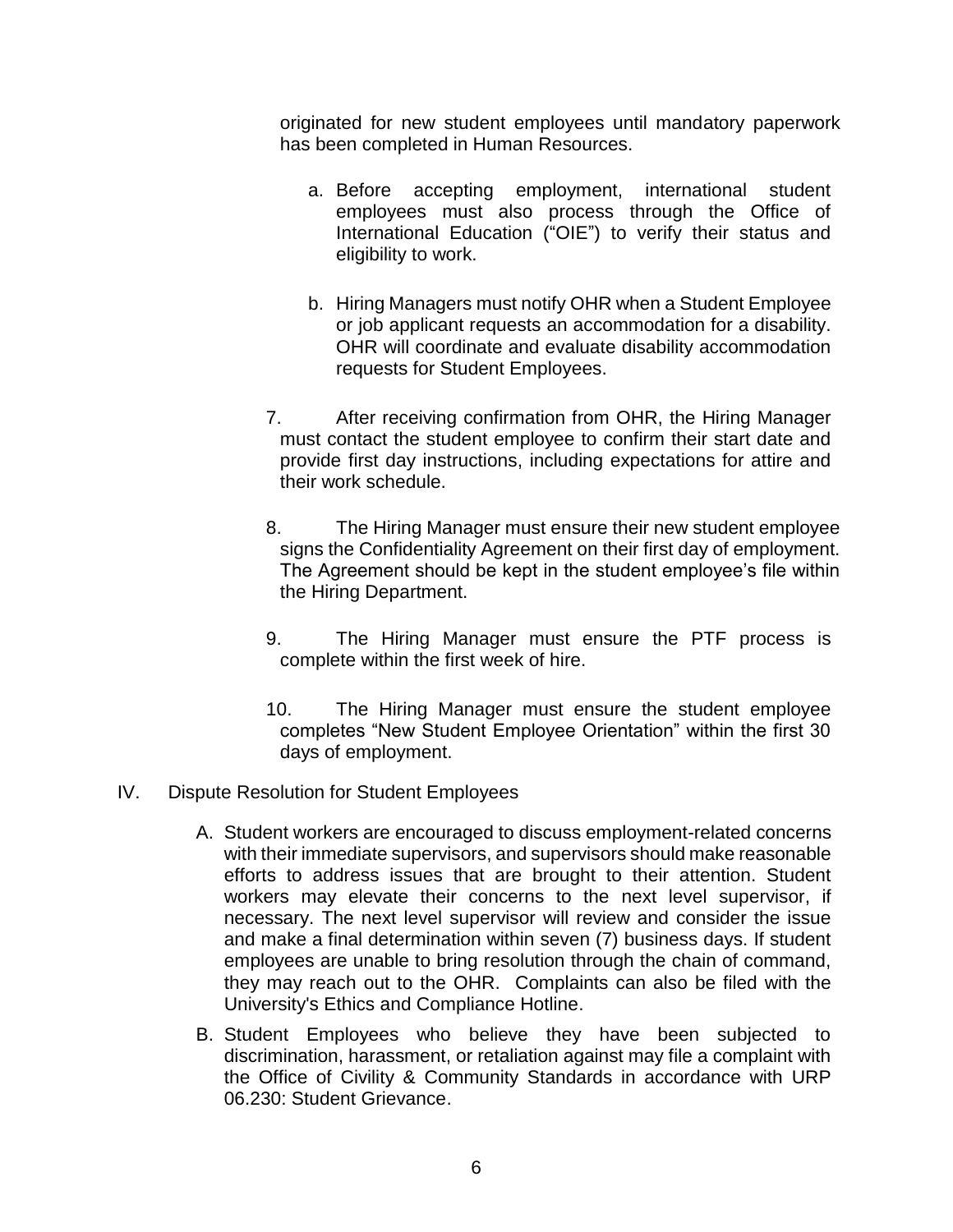### V. Training

- A. Hiring Managers must attend mandatory training at least once every two (2) years. The Office of Human Resources, The Office of Financial Aid, and the Career Connections Center will facilitate these training sessions every semester. Training will include, but is not limited to, TWU policies on ethics, FERPA, nondiscrimination and sexual harassment, sexual assault, applicable employee-related insurance programs, and all other policies referenced in this policy. Training also will cover the hiring, training, and discipline of Student Employees.
- B. Student Employees must complete the Student Employment Orientation online module within the first 30 days of employment. Training will include, but is not limited to, TWU policies on ethics, FERPA, nondiscrimination and sexual harassment, sexual assault, applicable employee-related insurance programs, and all other policies referenced in this policy.
- VI. Records Retention

The Office of Human Resources will retain all hiring documents, including I-9s, and Hiring Managers will retain documents related to Student Employee performance as prescribed under URP 01.310: Records Retention.

- VII. Compliance
	- A. The Office of Human Resources is authorized to audit Student Employee records to ensure compliance with this policy and applicable federal and state laws.
	- B. Hiring Managers are required to retain Student Employees' class schedules and notification of employment offers.
	- C. Any Hiring Manager who fails to comply with any provision of this policy is subject to disciplinary action, up to and including termination as outlined in TWU policies.

#### **REVIEW**

This policy will remain in effect and published until it is reviewed, updated, or archived. This policy is to be reviewed once every six years. Interim review may be required as a result of updates to federal and state law or regulations, Board of Regents policies, or internal processes or procedures.

#### **REFERENCES**

[TWU Connect/Handshake –](https://careerconnections.twu.edu/resources/twu-connect-handshake/) Career Connections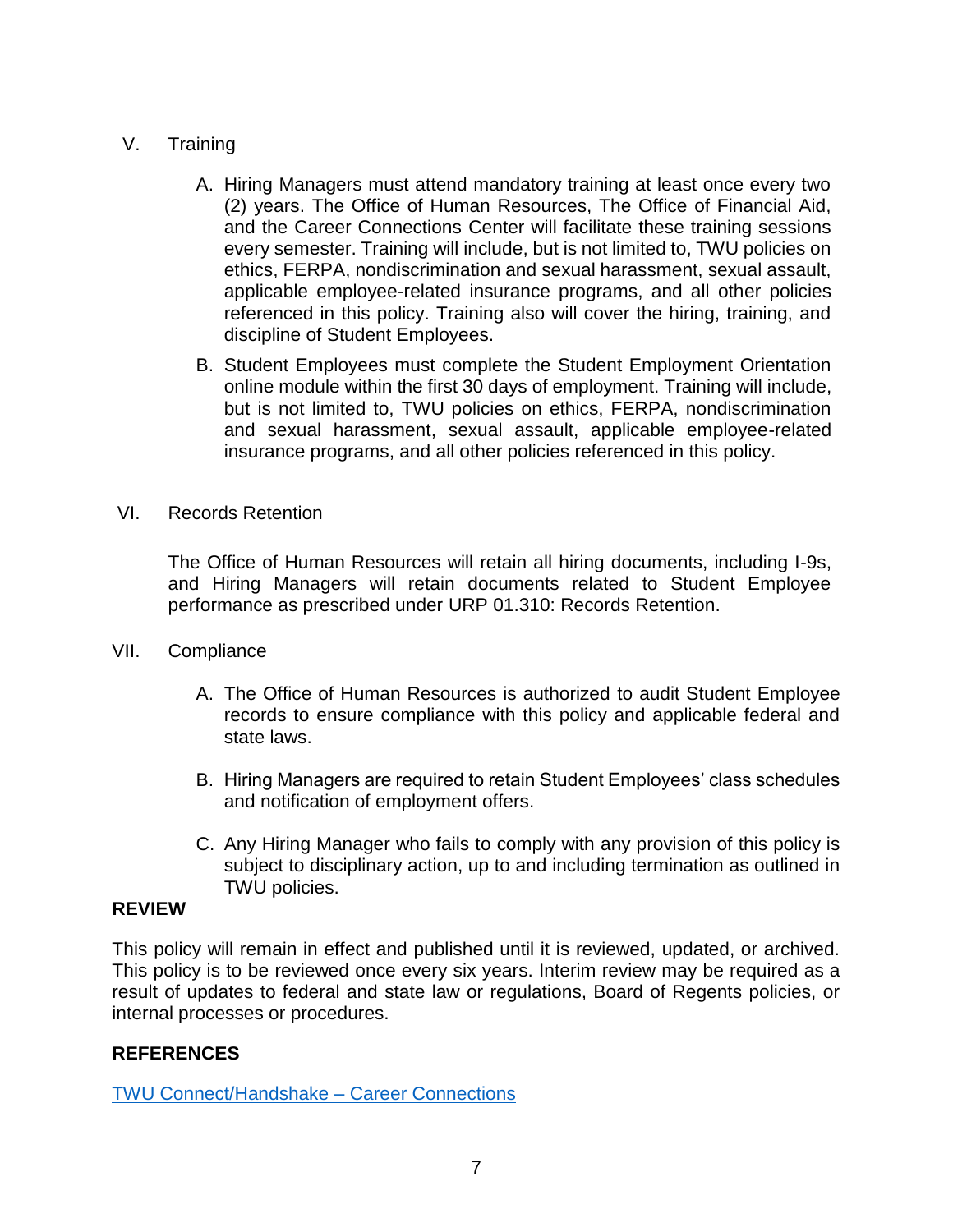[TWU Ethics and Compliance Hotline](https://twu.edu/hotline/)

[URP 06.230: Student Grievance](https://public.powerdms.com/TWU1/documents/1745844)

URP 01.310: [Records Retention](https://www.powerdms.com/public/TWU1/documents/1745650)

**FORMS AND TOOLS**

None

**Publication Date: 10/01/2021 Revised: (MM/DD/YYYY)**